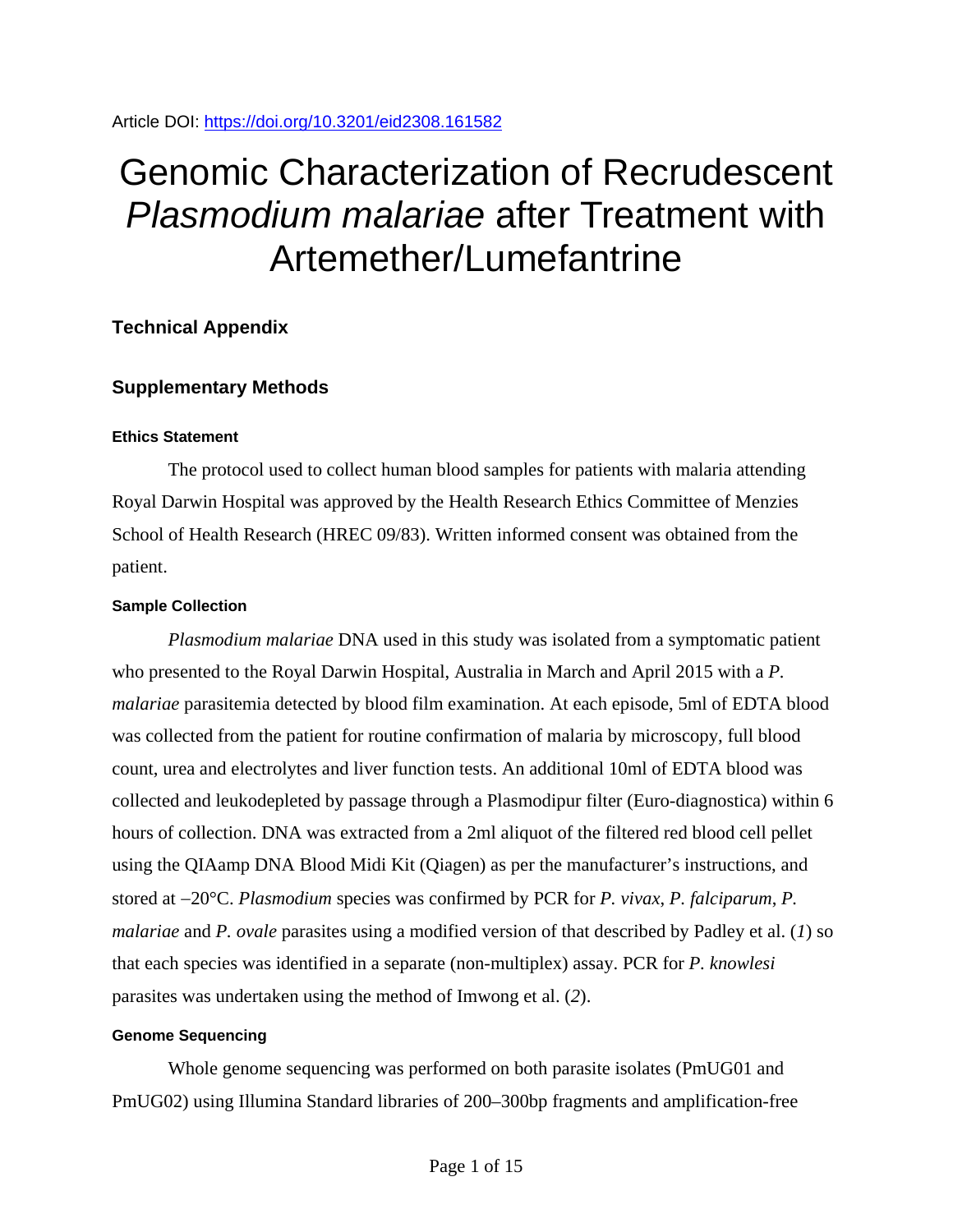libraries of 400–600bp fragments were prepared (*3*) and sequenced on the Illumina HiSeq 2000 v4, the MiSeq v2, and the X Ten according to the manufacturer's standard protocol. Raw sequence data were deposited in the European Nucleotide Archive (Technical Appendix Table 1).

### **Genotyping of Single Nucleotide Variants (SNPs)**

The two *P. malariae* samples (PmUG01, PmUG02) were mapped against the *P. malariae* reference genome (*4*) using SMALT (-y 0.8, -i 500). The resulting bam files were merged, and GATK's (*5*) UnifiedGenotyper was used to call SNPs from the merged bam files (Technical Appendix Table 2). According to GATK's (*5*) best practices, SNPs were filtered by quality of depth (QD  $>2$ ), depth of coverage (DP  $>20$ ), mapping quality (MQ  $>30$ ), and strand bias (FS <60). SNPs in low-complexity regions, as determined by Dustmasker (*6*), were removed, as were sites with missing data in either of the two samples, and SNPs within 50bp of each other to avoid SNPs in repetitive regions. Finally, only exonic SNPs were retained. We performed the same SNP calling procedure by also including additional previously published samples (*4*). Heterozygous sites were filtered out, while SNPs in non-coding regions were retained (Technical Appendix Table 3). Raw SNPs for PmUG01 and PmUG02 differ between Technical Appendix Tables 2 and 3 due to calling SNPs from a merged bam file instead of individually. Samples are therefore pooled and SNP calling is performed on the population rather than on the individual. The consequence of this is that if an individual sample has insufficient reads at a particular locus to reliably call a SNP there, that SNP might still be called if other samples in the population also have SNPs at that location, as this increases the likelihood of a SNP at that position. The number of SNPs therefore differs for identical samples depending on the population on which the SNP calling was performed.

### **Abundance Calculations**

Using the relative SNP frequencies of the three haplotypes (R1, H1 and H2), the relative abundances of the different haplotypes were calculated, assuming that the number of sequencing reads is proportional to the abundance of the specific haplotype in the blood. From the SNP frequencies, H1 and R1 are in a ratio of 0.35:0.65 and H2 to R1 is in a ratio of 0.15:0.85. In both cases we ignore the third haplotype because we cannot ascertain its genotype. Ratio multiplication yields a joint ratio of 975:2975:5525 for H2:H1:R1, simplifying to ≈10:30:60. Triallelic sites offer the most straightforward way of observing the ratio of the three haplotypes,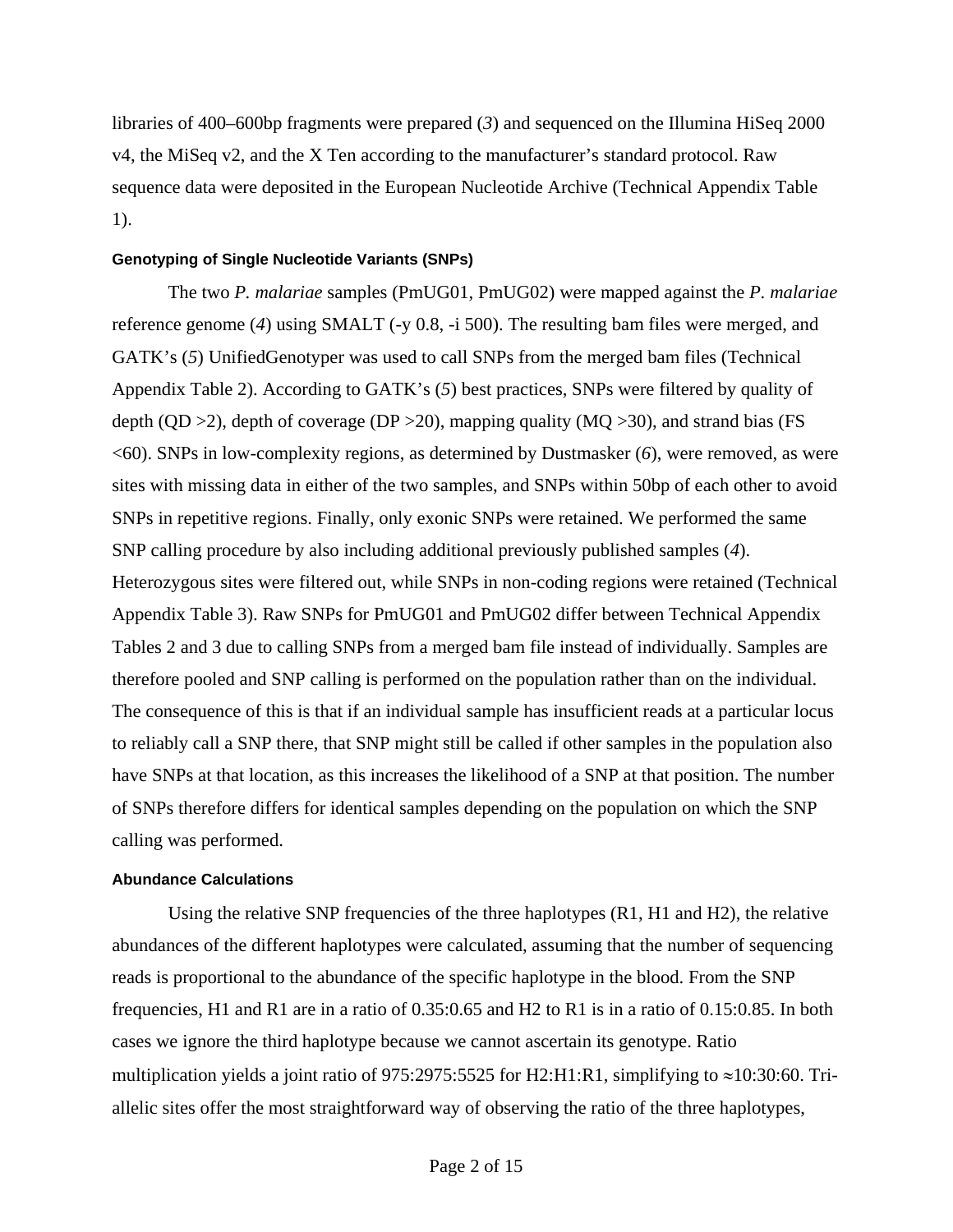however their number is low. Following SNP filtering (see above), the retained 13 tri-allelic sites were spread evenly across the genome (Technical Appendix Table 5). Assuming that the allele with the highest depth is R1, the intermediate depth is H1, and lowest depth is H2, we calculated the mean depth for all three. This yielded a ratio of  $\approx$ 9:22:69 for H2:H1:R1 (Technical Appendix Table 5).

## **References**

- 1. Padley D, Moody AH, Chiodini PL, Saldanha J. Use of a rapid, single-round, multiplex PCR to detect malarial parasites and identify the species present. Ann Trop Med Parasitol. 2003;97:131–7[.](https://www.ncbi.nlm.nih.gov/entrez/query.fcgi?cmd=Retrieve&db=PubMed&list_uids=12803868&dopt=Abstract) [PubMed](https://www.ncbi.nlm.nih.gov/entrez/query.fcgi?cmd=Retrieve&db=PubMed&list_uids=12803868&dopt=Abstract) <http://dx.doi.org/10.1179/000349803125002977>
- 2. Imwong M, Tanomsing N, Pukrittayakamee S, Day NP, White NJ, Snounou G. Spurious amplification of a *Plasmodium vivax* small-subunit RNA gene by use of primers currently used to detect *P. knowlesi*. J Clin Microbiol. 2009;47:4173–5. [PubMed](https://www.ncbi.nlm.nih.gov/entrez/query.fcgi?cmd=Retrieve&db=PubMed&list_uids=19812279&dopt=Abstract) <http://dx.doi.org/10.1128/JCM.00811-09>
- 3. Bronner IF, Quail MA, Turner DJ, Swerdlow H. Improved protocols for illumina sequencing. Curr Protoc Hum Genet. 2014;80:18.2.1–42. [PubMed](https://www.ncbi.nlm.nih.gov/pubmed/?term=26270174) <https://doi.org/10.1002/0471142905.hg1802s80>
- 4. Rutledge GG, Böhme U, Sanders M, Reid AJ, Cotton JA, Maiga-Ascofare O, et al. *Plasmodium malariae* and *P. ovale* genomes provide insights into malaria parasite evolution. Nature. 2017;542:101–4. [PubMed](https://www.ncbi.nlm.nih.gov/entrez/query.fcgi?cmd=Retrieve&db=PubMed&list_uids=28117441&dopt=Abstract) <http://dx.doi.org/10.1038/nature21038>
- 5. McKenna A, Hanna M, Banks E, Sivachenko A, Cibulskis K, Kernytsky A, et al. The Genome Analysis Toolkit: a MapReduce framework for analyzing next-generation DNA sequencing data. Genome Res. 2010;20:1297–303. [PubMed](https://www.ncbi.nlm.nih.gov/entrez/query.fcgi?cmd=Retrieve&db=PubMed&list_uids=20644199&dopt=Abstract) <http://dx.doi.org/10.1101/gr.107524.110>
- 6. Morgulis A, Gertz EM, Schäffer AA, Agarwala R. A fast and symmetric DUST implementation to mask low-complexity DNA sequences. J Comput Biol. 2006;13:1028-40. [PubMed](https://www.ncbi.nlm.nih.gov/entrez/query.fcgi?cmd=Retrieve&db=PubMed&list_uids=16796549&dopt=Abstract) <http://dx.doi.org/10.1089/cmb.2006.13.1028>
- 7. Rutherford K, Parkhill J, Crook J, Horsnell T, Rice P, Rajandream MA, et al. Artemis: sequence visualization and annotation. Bioinformatics. 2000;16:944–5. [PubMed](https://www.ncbi.nlm.nih.gov/entrez/query.fcgi?cmd=Retrieve&db=PubMed&list_uids=11120685&dopt=Abstract) <http://dx.doi.org/10.1093/bioinformatics/16.10.944>
- 8. Fidock DA, Nomura T, Talley AK, Cooper RA, Dzekunov SM, Ferdig MT, et al. Mutations in the *P. falciparum* digestive vacuole transmembrane protein PfCRT and evidence for their role in chloroquine resistance. Mol Cell. 2000;6:861–71. [PubMed](https://www.ncbi.nlm.nih.gov/entrez/query.fcgi?cmd=Retrieve&db=PubMed&list_uids=11090624&dopt=Abstract) [http://dx.doi.org/10.1016/S1097-](http://dx.doi.org/10.1016/S1097-2765(05)00077-8) [2765\(05\)00077-8](http://dx.doi.org/10.1016/S1097-2765(05)00077-8)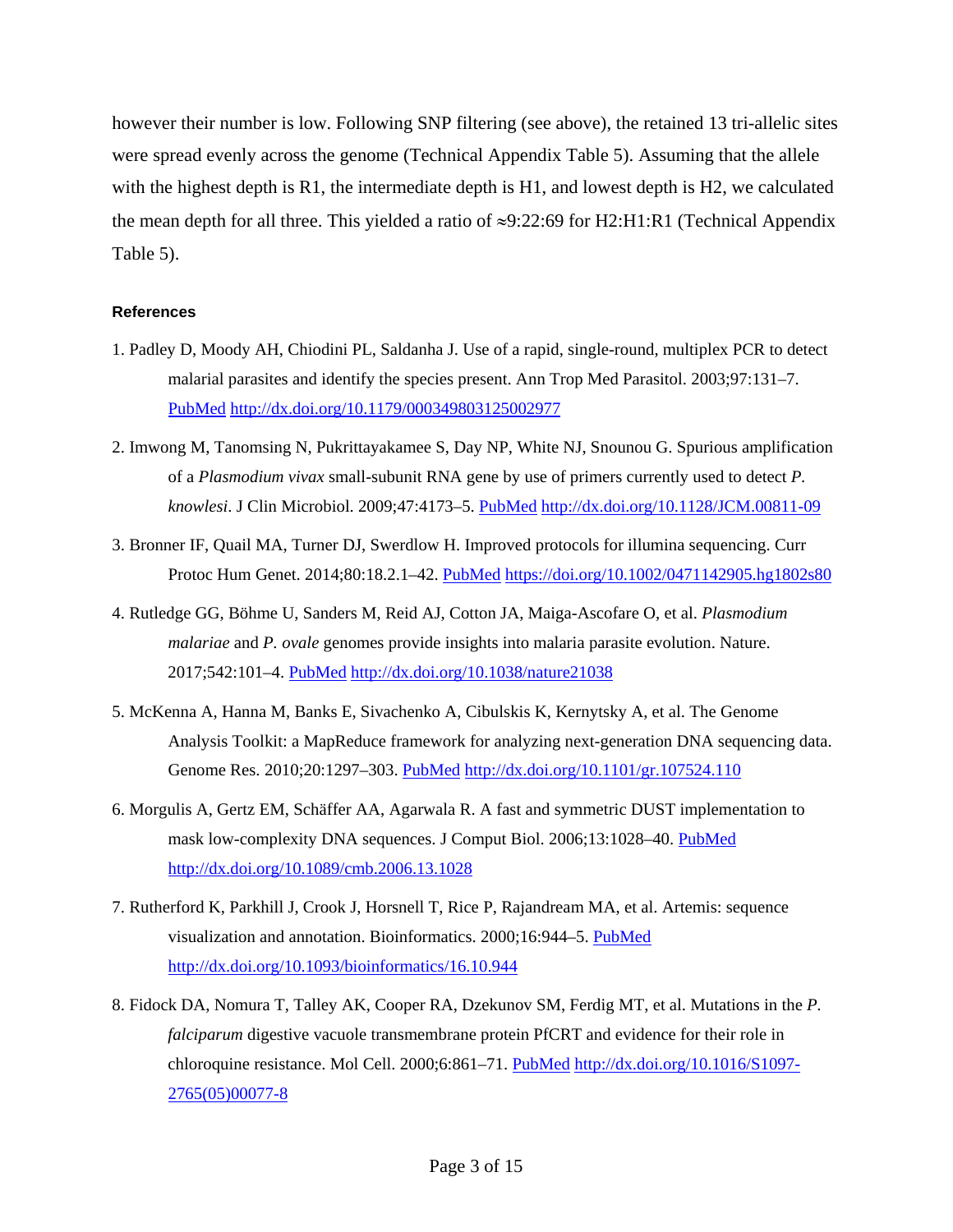- 9. MalariaGEN *Plasmodium falciparum* Community Project. Genomic epidemiology of artemisinin resistant malaria. Elife. 2016;5:5. [PubMed](https://www.ncbi.nlm.nih.gov/entrez/query.fcgi?cmd=Retrieve&db=PubMed&list_uids=26943619&dopt=Abstract) <https://doi.org/10.7554/eLife.08714>
- 10. Henriques G, Martinelli A, Rodrigues L, Modrzynska K, Fawcett R, Houston DR, et al. Artemisinin resistance in rodent malaria—mutation in the AP2 adaptor μ-chain suggests involvement of endocytosis and membrane protein trafficking. Malar J. 2013;12:118. [PubMed](https://www.ncbi.nlm.nih.gov/entrez/query.fcgi?cmd=Retrieve&db=PubMed&list_uids=23561245&dopt=Abstract) <http://dx.doi.org/10.1186/1475-2875-12-118>
- 11. Henriques G, Hallett RL, Beshir KB, Gadalla NB, Johnson RE, Burrow R, et al. Directional selection at the pfmdr1, pfcrt, pfubp1, and pfap2mu loci of *Plasmodium falciparum* in Kenyan children treated with ACT. J Infect Dis. 2014;210:2001–8. [PubMed](https://www.ncbi.nlm.nih.gov/entrez/query.fcgi?cmd=Retrieve&db=PubMed&list_uids=24994911&dopt=Abstract) <http://dx.doi.org/10.1093/infdis/jiu358>
- 12. Dahlström S, Ferreira PE, Veiga MI, Sedighi N, Wiklund L, Mårtensson A, et al. *Plasmodium falciparum* multidrug resistance protein 1 and artemisinin-based combination therapy in Africa. J Infect Dis. 2009;200:1456–64. [PubMed](https://www.ncbi.nlm.nih.gov/entrez/query.fcgi?cmd=Retrieve&db=PubMed&list_uids=19807279&dopt=Abstract) <http://dx.doi.org/10.1086/606009>
- 13. Dahlström S, Veiga MI, Mårtensson A, Björkman A, Gil JP. Polymorphism in PfMRP1 (*Plasmodium falciparum* multidrug resistance protein 1) amino acid 1466 associated with resistance to sulfadoxine-pyrimethamine treatment. Antimicrob Agents Chemother. 2009;53:2553-6. [PubMed](https://www.ncbi.nlm.nih.gov/entrez/query.fcgi?cmd=Retrieve&db=PubMed&list_uids=19364873&dopt=Abstract) <http://dx.doi.org/10.1128/AAC.00091-09>
- 14. Veiga MI, Osório NS, Ferreira PE, Franzén O, Dahlstrom S, Lum JK, et al. Complex polymorphisms in the *Plasmodium falciparum* multidrug resistance protein 2 gene and its contribution to antimalarial response. Antimicrob Agents Chemother. 2014;58:7390–7. [PubMed](https://www.ncbi.nlm.nih.gov/entrez/query.fcgi?cmd=Retrieve&db=PubMed&list_uids=25267670&dopt=Abstract) <http://dx.doi.org/10.1128/AAC.03337-14>
- 15. Okombo J, Abdi AI, Kiara SM, Mwai L, Pole L, Sutherland CJ, et al. Repeat polymorphisms in the low-complexity regions of *Plasmodium falciparum* ABC transporters and associations with in vitro antimalarial responses. Antimicrob Agents Chemother. 2013;57:6196–204. [PubMed](https://www.ncbi.nlm.nih.gov/entrez/query.fcgi?cmd=Retrieve&db=PubMed&list_uids=24080667&dopt=Abstract) <http://dx.doi.org/10.1128/AAC.01465-13>
- 16. Jambou R, Legrand E, Niang M, Khim N, Lim P, Volney B, et al. Resistance of *Plasmodium falciparum* field isolates to in-vitro artemether and point mutations of the SERCA-type PfATPase6. Lancet. 2005;366:1960–3. [PubMed](https://www.ncbi.nlm.nih.gov/entrez/query.fcgi?cmd=Retrieve&db=PubMed&list_uids=16325698&dopt=Abstract) [http://dx.doi.org/10.1016/S0140-6736\(05\)67787-](http://dx.doi.org/10.1016/S0140-6736(05)67787-2) [2](http://dx.doi.org/10.1016/S0140-6736(05)67787-2)
- 17. Spillman NJ, Allen RJ, McNamara CW, Yeung BK, Winzeler EA, Diagana TT, et al. Na(+) regulation in the malaria parasite *Plasmodium falciparum* involves the cation ATPase PfATP4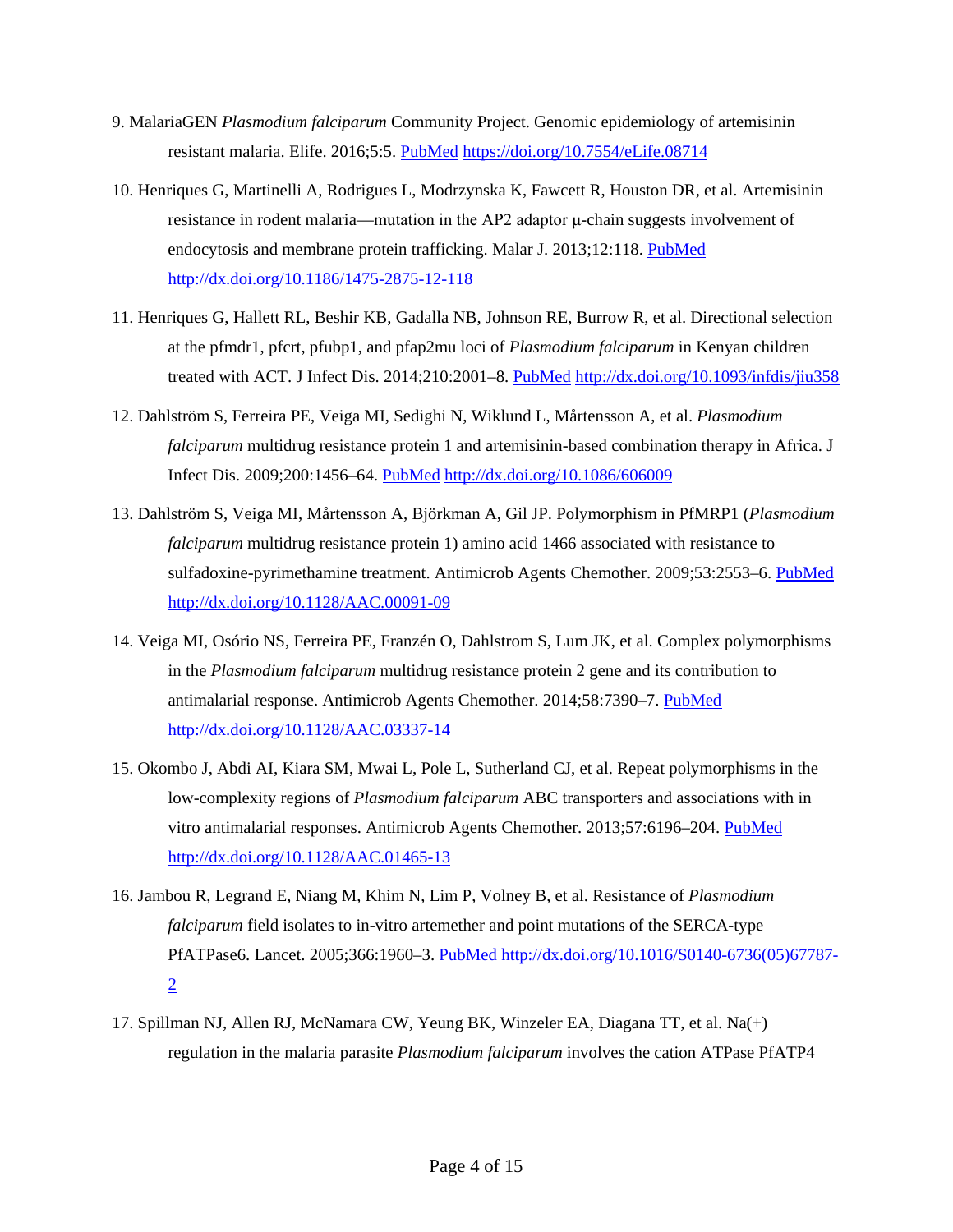and is a target of the spiroindolone antimalarials. Cell Host Microbe. 2013;13:227–37. [PubMed](https://www.ncbi.nlm.nih.gov/entrez/query.fcgi?cmd=Retrieve&db=PubMed&list_uids=23414762&dopt=Abstract) <http://dx.doi.org/10.1016/j.chom.2012.12.006>

- 18. Vaidya AB, Morrisey JM, Zhang Z, Das S, Daly TM, Otto TD, et al. Pyrazoleamide compounds are potent antimalarials that target Na+ homeostasis in intraerythrocytic *Plasmodium falciparum*. Nat Commun. 2014;5:5521. [PubMed](https://www.ncbi.nlm.nih.gov/entrez/query.fcgi?cmd=Retrieve&db=PubMed&list_uids=25422853&dopt=Abstract) <http://dx.doi.org/10.1038/ncomms6521>
- 19. Jiménez-Díaz MB, Ebert D, Salinas Y, Pradhan A, Lehane AM, Myrand-Lapierre ME, et al. (+)- SJ733, a clinical candidate for malaria that acts through ATP4 to induce rapid host-mediated clearance of *Plasmodium*. Proc Natl Acad Sci U S A. 2014;111:E5455–62. [PubMed](https://www.ncbi.nlm.nih.gov/entrez/query.fcgi?cmd=Retrieve&db=PubMed&list_uids=25453091&dopt=Abstract) <http://dx.doi.org/10.1073/pnas.1414221111>
- 20. Ariey F, Witkowski B, Amaratunga C, Beghain J, Langlois AC, Khim N, et al. A molecular marker of artemisinin-resistant *Plasmodium falciparum* malaria. Nature. 2014;505:50–5. [PubMed](https://www.ncbi.nlm.nih.gov/entrez/query.fcgi?cmd=Retrieve&db=PubMed&list_uids=24352242&dopt=Abstract) <http://dx.doi.org/10.1038/nature12876>
- 21. Henry M, Briolant S, Zettor A, Pelleau S, Baragatti M, Baret E, et al. *Plasmodium falciparum* Na+/H+ exchanger 1 transporter is involved in reduced susceptibility to quinine. Antimicrob Agents Chemother. 2009;53:1926–30. [PubMed](https://www.ncbi.nlm.nih.gov/entrez/query.fcgi?cmd=Retrieve&db=PubMed&list_uids=19273668&dopt=Abstract) <http://dx.doi.org/10.1128/AAC.01243-08>
- 22. Cowman AF, Morry MJ, Biggs BA, Cross GA, Foote SJ. Amino acid changes linked to pyrimethamine resistance in the dihydrofolate reductase-thymidylate synthase gene of *Plasmodium falciparum*. Proc Natl Acad Sci U S A. 1988;85:9109–13. [PubMed](https://www.ncbi.nlm.nih.gov/entrez/query.fcgi?cmd=Retrieve&db=PubMed&list_uids=3057499&dopt=Abstract) <http://dx.doi.org/10.1073/pnas.85.23.9109>
- 23. Brooks DR, Wang P, Read M, Watkins WM, Sims PF, Hyde JE. Sequence variation of the hydroxymethyldihydropterin pyrophosphokinase: dihydropteroate synthase gene in lines of the human malaria parasite, *Plasmodium falciparum*, with differing resistance to sulfadoxine. Eur J Biochem. 1994;224:397–405. [PubMed](https://www.ncbi.nlm.nih.gov/entrez/query.fcgi?cmd=Retrieve&db=PubMed&list_uids=7925353&dopt=Abstract) <http://dx.doi.org/10.1111/j.1432-1033.1994.00397.x>
- 24. Srivastava IK, Morrisey JM, Darrouzet E, Daldal F, Vaidya AB. Resistance mutations reveal the atovaquone-binding domain of cytochrome b in malaria parasites. Mol Microbiol. 1999;33:704– 11. [PubMed](https://www.ncbi.nlm.nih.gov/entrez/query.fcgi?cmd=Retrieve&db=PubMed&list_uids=10447880&dopt=Abstract) <http://dx.doi.org/10.1046/j.1365-2958.1999.01515.x>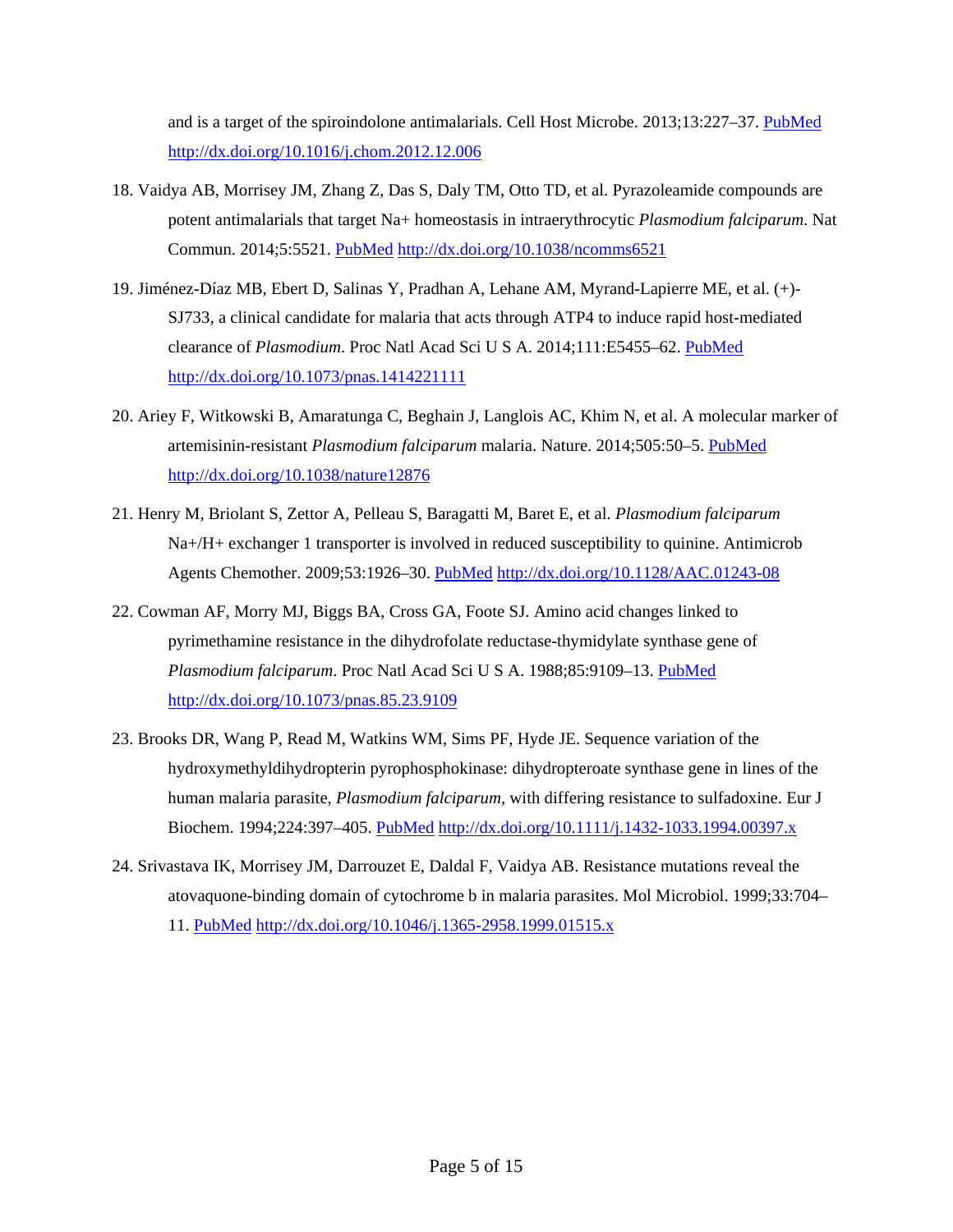| <b>Technical Appendix Table 1.</b> Sequencing Information and Statistics |                                        |                                        |  |  |  |
|--------------------------------------------------------------------------|----------------------------------------|----------------------------------------|--|--|--|
| Characteristic                                                           | PmUG01                                 | PmUG02                                 |  |  |  |
| <b>Accession Number</b>                                                  | ERS1110316                             | ERS1110319                             |  |  |  |
| Origin                                                                   | Uganda                                 | Uganda                                 |  |  |  |
| Infection                                                                | Initial                                | Recrudescence                          |  |  |  |
| Mean Coverage Depth                                                      | 407x                                   | 136x                                   |  |  |  |
| Coverage Range (Min-Max)                                                 | 0x-7499x                               | $0x - 3519x$                           |  |  |  |
| % Genome Covered at 1x                                                   | 99.9%                                  | 99.9%                                  |  |  |  |
| Sequencing Platform                                                      | Illumina HiSeg X Ten Illumina MiSeg v2 | Illumina HiSeq X Ten Illumina MiSeq v2 |  |  |  |
|                                                                          | Illumina HiSeg 2000 v4                 | Illumina HiSeg 2000 v4                 |  |  |  |
| Library Type                                                             | <b>Amplification Free</b>              | <b>Amplification Free</b>              |  |  |  |

#### **Technical Appendix Table 2.** SNP Calling Results specifically for both PmUG01 and PmUG02

| Sample ID            | $\frac{1}{2}$ . The contract that $\frac{1}{2}$ is the contract of the control of the contract the contract the contract of the contract of the contract of the contract of the contract of the contract of the contract of the contr<br>PmUG01 | PmUG02  |
|----------------------|-------------------------------------------------------------------------------------------------------------------------------------------------------------------------------------------------------------------------------------------------|---------|
| Raw SNPs             | 274.494                                                                                                                                                                                                                                         | 287,610 |
| Private              | 79,953                                                                                                                                                                                                                                          | 93.069  |
| Ref                  | 362.848                                                                                                                                                                                                                                         | 333,615 |
| Missing*             | 298                                                                                                                                                                                                                                             | 1.470   |
| <b>Filtered SNPs</b> | 2,442                                                                                                                                                                                                                                           | 1.499   |
| Private              | 1,132                                                                                                                                                                                                                                           | 189     |
| Ref                  | 189                                                                                                                                                                                                                                             | 1,773   |
| Missing*             |                                                                                                                                                                                                                                                 |         |

\*Sites at which the sample has no coverage. SNP calling results as per mapping the two *P. malariae* samples from the present clinical case against the PmUG01 reference genome (*4*). The raw SNPs are the total number of SNPs that we called using GATK's UnifiedGenotyper default parameters in the different samples. Of these raw SNPs, some are exclusive to a certain sample (Private), are identical to the reference genome (Ref), or there is no coverage and therefore no SNP call could be made (Missing). The same information is also shown for the filtered SNPs, which were filtered according to several different parameters (Methods).

#### **Technical Appendix Table 3.** SNP Calling Results for all *P. malariae* samples

| . .<br>Sample ID     | PmUG01  | PmUG02  | PmMY01   | PmID <sub>01</sub> | PmMA01  | PmGN01  |
|----------------------|---------|---------|----------|--------------------|---------|---------|
| Origin               | Uganda  | Uganda  | Malavsia | Papua Indonesia    | Mali    | Guinea  |
| Raw SNPs             | 200.679 | 191.766 | 252.172  | 187.327            | 198.029 | 503.175 |
| Private              | 13.300  | 10.462  | 48.632   | 19.396             | 26.637  | 73.208  |
| Ref                  | 531.180 | 479.142 | 367,672  | 347.257            | 360.155 | 398,393 |
| Missing*             | 5.468   | 23.064  | 65.361   | 107.355            | 95.973  | 38,609  |
| <b>Filtered SNPs</b> | 1.375   | 2.707   | 22.696   | 17.564             | 16.057  | 21.329  |
| Private              |         | 414     | 8.816    | 5,939              | 6,079   | 10.343  |
| Ref                  | 49.647  | 47.868  | 27.521   | 32.762             | 34.205  | 29.021  |
| Missing*             |         |         |          |                    |         |         |

\*Sites at which the sample has no coverage. SNP calling results as per mapping all *P. malariae* samples against the PmUG01 reference genome (*4*). The raw SNPs are the total number of SNPs that we called using GATK's UnifiedGenotyper default parameters in the different samples. Of these raw SNPs, some are exclusive to a certain sample (Private), are identical to the reference genome (Ref), or there is no coverage and therefore no SNP call could be made (Missing). The same information is also shown for the filtered SNPs, which were filtered according to several different parameters (Methods).

#### **Technical Appendix Table 4.** Changes in genotype calls between the two infections

| <b>Initial Genotype</b> | Recrudescence Genotype | Number of Sites |  |
|-------------------------|------------------------|-----------------|--|
| HR                      | ΗA                     |                 |  |
|                         |                        | 217             |  |
|                         | HR                     | 1,178           |  |
|                         | HA                     | 1,038           |  |
| HA                      |                        | $4*$            |  |
| <b>HR</b>               |                        | 196             |  |
| HA                      | ΗR                     |                 |  |

HR = Homozygous reference HA = Homozygous alternate h = heterozygous

\* in repetitive region of rhoptry-associated membrane antigen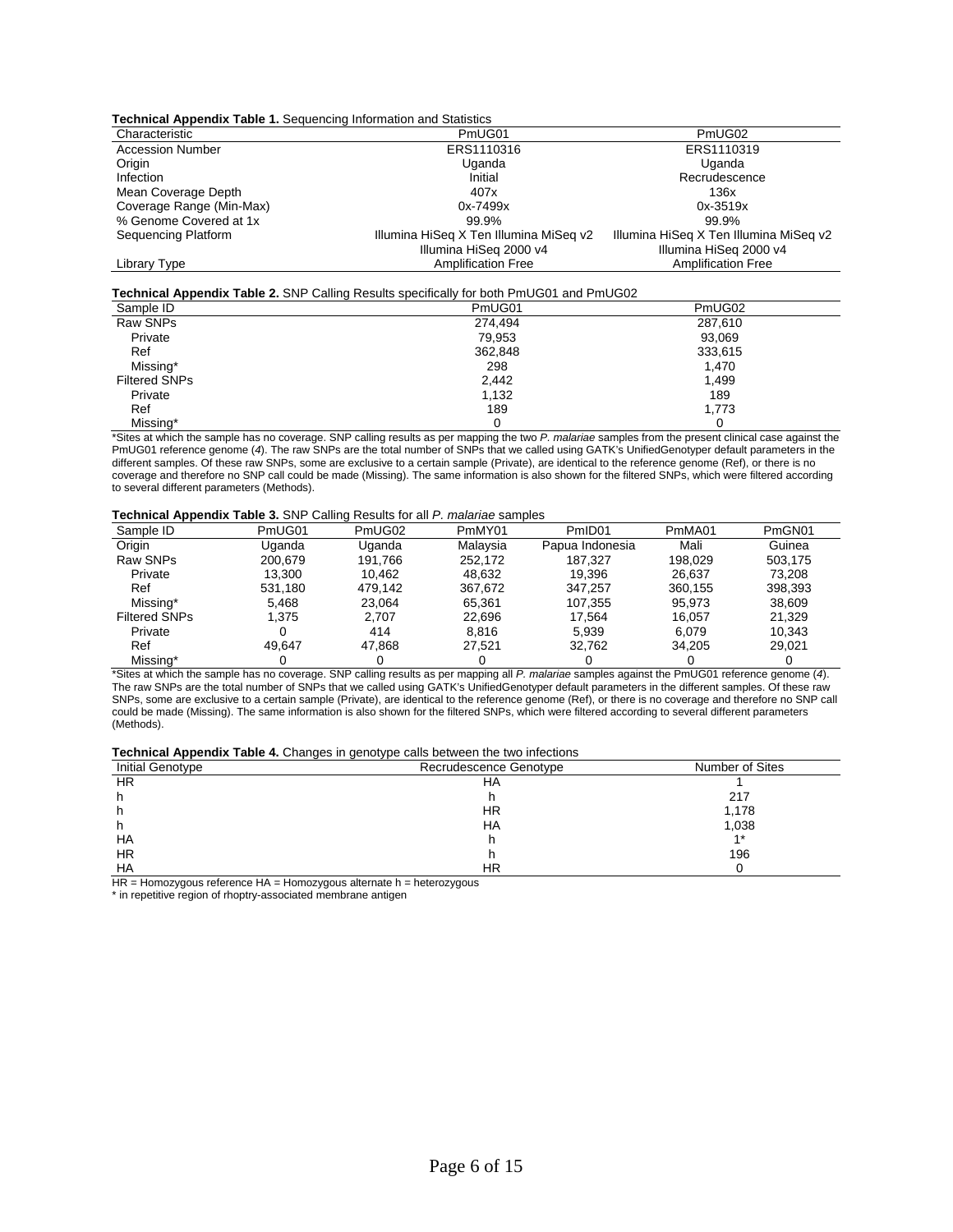| Technical Appendix Table 5. Sequencing reads for the three haplotypes in tri-allelic sites in PmUG01 |  |  |  |
|------------------------------------------------------------------------------------------------------|--|--|--|
|------------------------------------------------------------------------------------------------------|--|--|--|

| <b>recrimed Appendix Table 5.</b> Sequencing reads for the timee haplotypes in th-allelic sites in Princed F |                                |                                |                                |  |  |  |
|--------------------------------------------------------------------------------------------------------------|--------------------------------|--------------------------------|--------------------------------|--|--|--|
| Genomic Location                                                                                             | H <sub>2</sub> haplotype reads | H <sub>1</sub> haplotype reads | R <sub>1</sub> haplotype reads |  |  |  |
| Chr1: 704,003                                                                                                | 6                              | 21                             | 202                            |  |  |  |
| Chr2: 437.291                                                                                                | 43                             | 71                             | 130                            |  |  |  |
| Chr7: 1,580,127                                                                                              | 12                             | 18                             | 75                             |  |  |  |
| Chr9: 1,095,695                                                                                              | 39                             | 91                             | 117                            |  |  |  |
| Chr9: 1.429.882                                                                                              | 21                             | 82                             | 140                            |  |  |  |
| Chr10: 873.165                                                                                               | 9                              | 31                             | 209                            |  |  |  |
| Chr11: 987.107                                                                                               | 17                             | 60                             | 173                            |  |  |  |
| Chr11: 2,535,419                                                                                             | 47                             | 84                             | 113                            |  |  |  |
| Chr12: 2.746.074                                                                                             | 9                              | 44                             | 192                            |  |  |  |
| Chr12: 2,855,999                                                                                             | 11                             | 36                             | 176                            |  |  |  |
| Chr12: 3,047,435                                                                                             | 11                             | 34                             | 204                            |  |  |  |
| Chr13: 1,061,473                                                                                             | 13                             | 16                             | 221                            |  |  |  |
| Chr14: 1.118.313                                                                                             | 27                             | 62                             | 139                            |  |  |  |
| Total (Proportion)                                                                                           | 265 (0.09)                     | 650 (0.22)                     | 2,091 (0.69)                   |  |  |  |

Assuming that the lower-level genotype is H2, intermediate-level genotype is H1, and higher-level genotype is R1, the tri-allelic sites have a certain number of sequencing reads confirming each of these three genotypes.

| <b>Technical Appendix Table 6.</b> Sequencing reads for the three haplotypes in tri-allelic sites in PmUG02 |  |  |  |  |
|-------------------------------------------------------------------------------------------------------------|--|--|--|--|
|-------------------------------------------------------------------------------------------------------------|--|--|--|--|

| Genomic Location   | H <sub>2</sub> haplotype reads | H <sub>1</sub> haplotype reads | R1 haplotype reads |
|--------------------|--------------------------------|--------------------------------|--------------------|
| Chr1: 704,003      | 16                             |                                |                    |
| Chr2: 437,291      | 20                             |                                |                    |
| Chr7: 1,580,127    | 18                             |                                |                    |
| Chr9: 1,095,695    | 25                             |                                |                    |
| Chr9: 1,429,882    | 23                             |                                |                    |
| Chr10: 873.165     | 19                             |                                |                    |
| Chr11: 987.107     | 11                             |                                |                    |
| Chr11: 2,535,419   | 15                             |                                |                    |
| Chr12: 2.746.074   |                                |                                |                    |
| Chr12: 2,855,999   |                                |                                |                    |
| Chr12: 3,047,435   | 16                             |                                |                    |
| Chr13: 1,061,473   |                                |                                |                    |
| Chr14: 1,118,313   | 26                             |                                |                    |
| Total (Proportion) | 212 (0.81)                     | 16 (0.06)                      | 35(0.13)           |

**Technical Appendix Table 7.** H2 specific nonsynonymous and synonymous mutations in drug resistance genes

| Gene ID    | Gene Description                                    | P. falciparum | nsSNPs   | sSNPs | Resistance                                                                     |
|------------|-----------------------------------------------------|---------------|----------|-------|--------------------------------------------------------------------------------|
| (PmUG01 *) |                                                     | ortholog      |          |       |                                                                                |
| 01020700   | Chloroquine resistance transporter                  | 0709000       | 0        | 0     | Chloroquine (8), Quinine                                                       |
| 10021600   | Multidrug resistance protein 1                      | 0523000       |          | 2     | Multiple                                                                       |
| 12069100   | Multidrug resistance protein 2                      | 1447900       | 3        | 0     | Multiple, Artemisinin (9)                                                      |
| 14053100   | AP-3 complex subunit mu                             | 1218300       | 0        | 0     | Artemisinin (10,11)                                                            |
| 02019300   | Ubiquitin carboxyl- terminal<br>hydrolase 1         | 0104300       | 0        | 0     | Artemisinin (11)                                                               |
| 02011900   | ABC transporter C family member                     | 0112200       | 0        | 0     | Artemisinin (12),<br>Sulfadoxine/Pyrimeth amine<br>(13)                        |
| 14063400   | ABC transporter C family member                     | 1229100       | 2        | 0     | Chloroquine (14),<br>Piperaquine (14),<br>Mefloquine (14)<br>Lumefantrine (15) |
| 02017400   | Calcium-transporting ATPase                         | 0106300       | 0        | 0     | Artemisinin (16)                                                               |
| 13021900   | P-type ATPase4                                      | 1211900       | $\Omega$ |       | Spiroindolones (17),<br>Pyrazoleamides (18),<br>Dihydroisoquinolone s (19)     |
| 12021200   | Kelch protein k13                                   | 1343700       | 0        | 0     | Artemisinin (20)                                                               |
| 14020100   | Sodium/hydrogen exchanger 1                         | 1303500       | 0        | 0     | Quinine (21)                                                                   |
| 05034700   | Bifunctional dihydrofolate<br>reductase-thymidylate | 0417200       | 2        |       | Pyrimethamine (22)                                                             |
| 14036800   | ATP-dependent Clp protease<br>adaptor protein       | 0810800       | $\Omega$ | 0     | Sulfadoxine (23)                                                               |
| MIT001100  | Cytochrome b                                        | mal_mito_3    | 0        | 0     | Atovaguone (24)                                                                |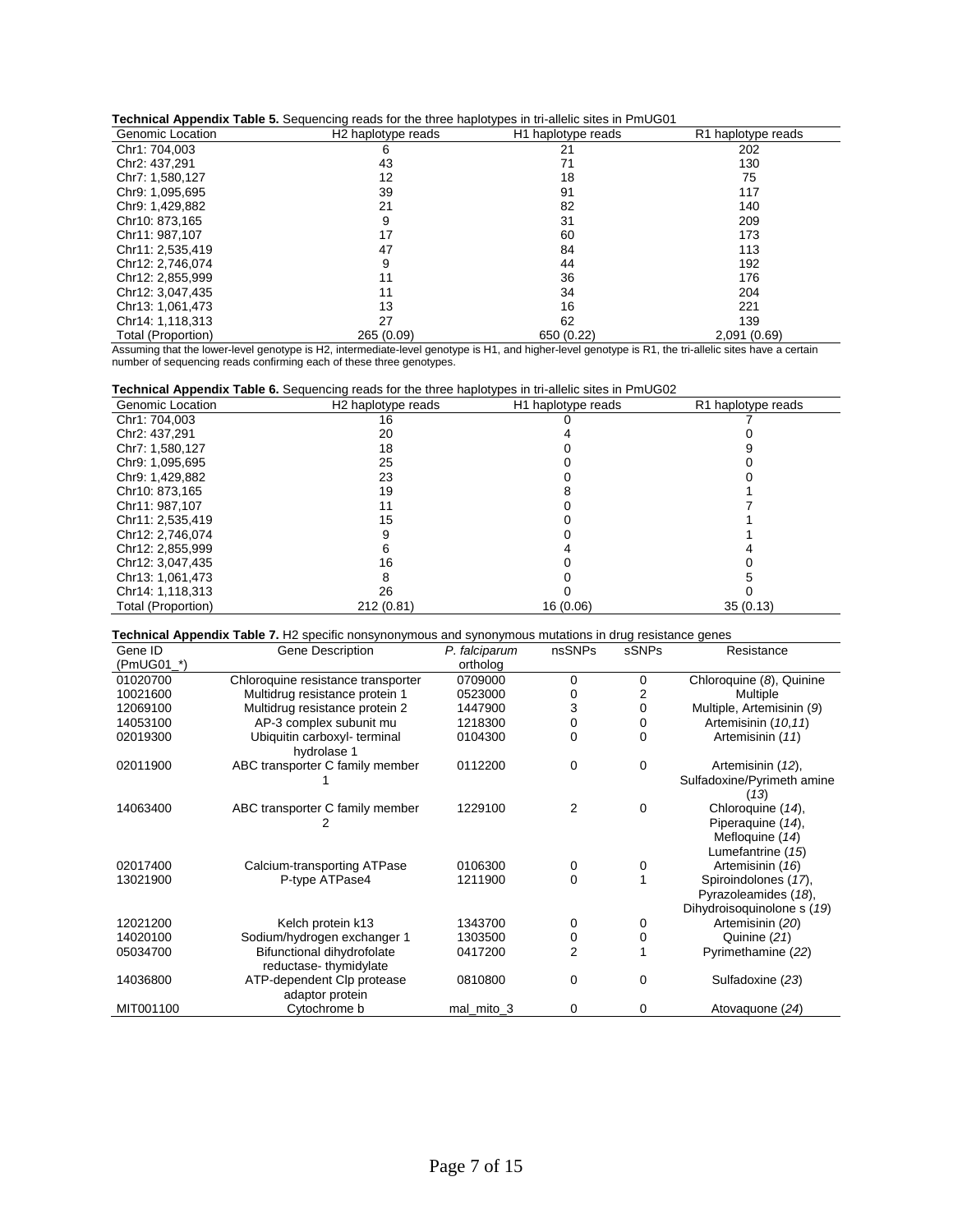

**Technical Appendix Figure 1.** Positive *Plasmodium malariae* thin blood films. Thin smear scans of the initial infection (A, B) and of the recrudescence (C, D), both indicating a *P. malariae* infection.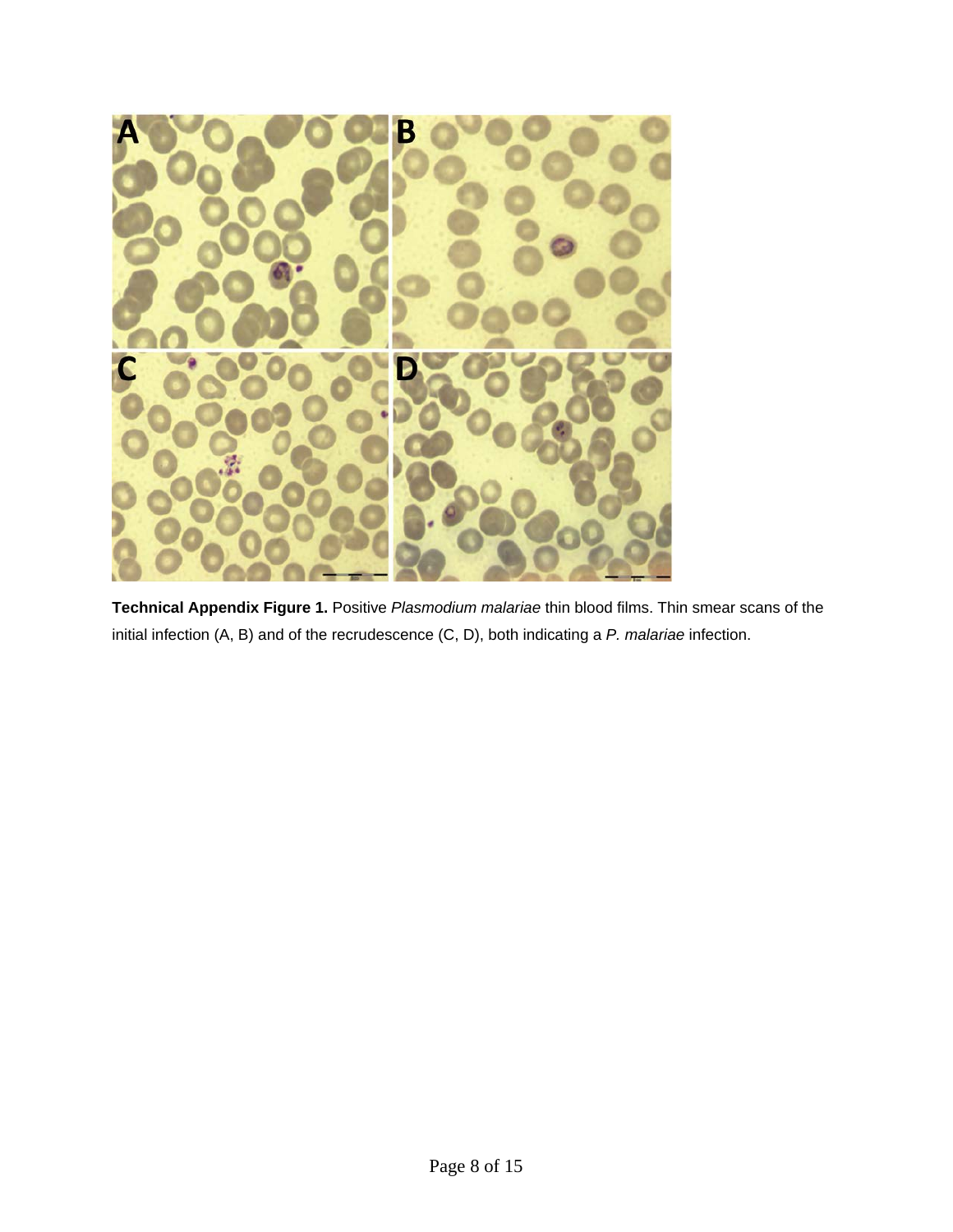

**Technical Appendix Figure 2.** Similar SNP spectra for PmUG01 and PmUG02. Multidimensional scaling plot based on differences in SNP spectra between the different *P. malariae* samples (*4*), showing that the initial (PmUG01) and the recrudescent (PmUG02) infections are significantly more similar to each other than to the other *P. malariae* samples. This suggests that the two infections have a similar origin.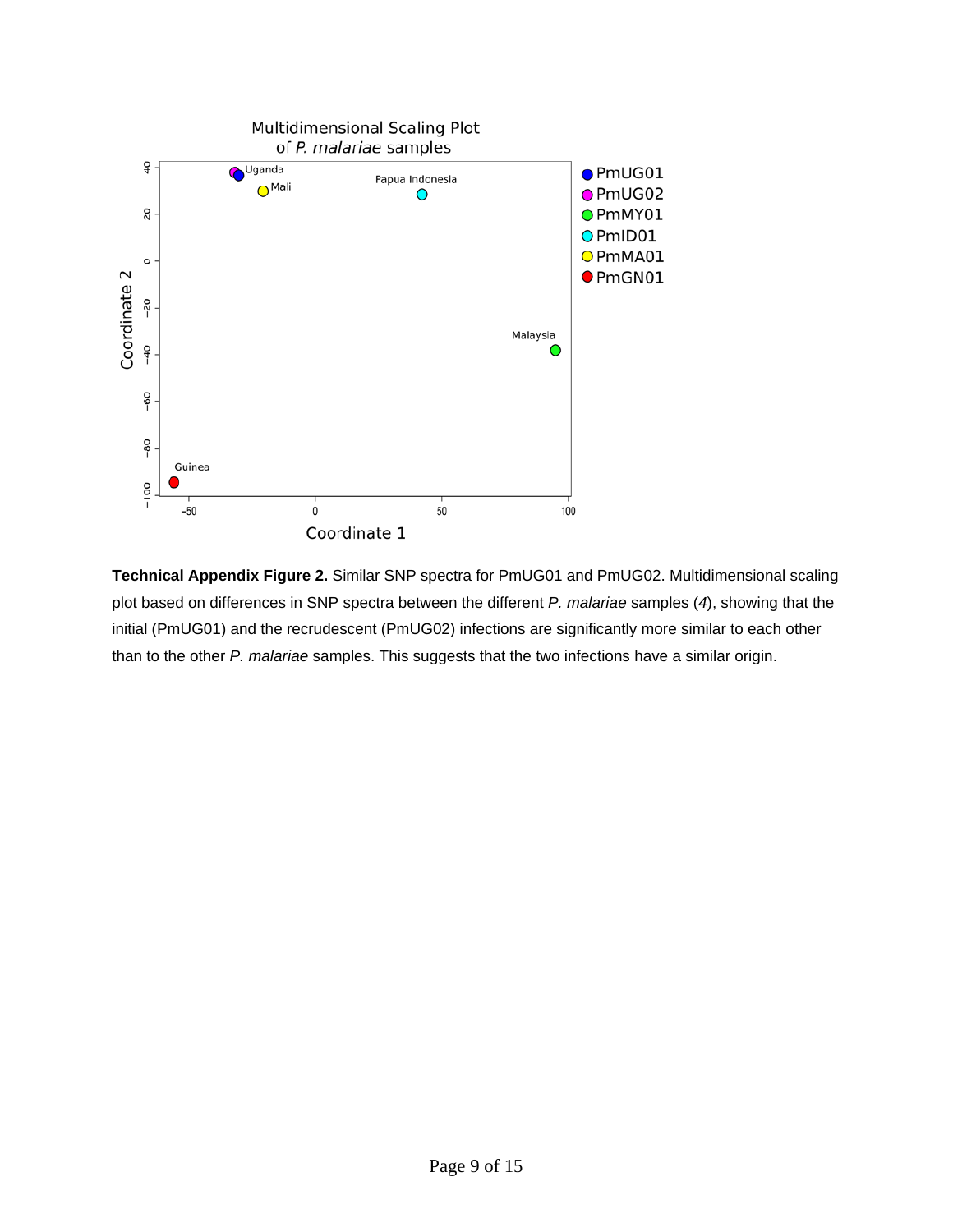

**Technical Appendix Figure 3.** Differences in SNP frequencies between PmUG01 and PmUG02. SNP frequency bar plots for both the initial infection (A) and the recrudescence (B), showing that there was a significant shift in the SNP frequency spectra between the two infections, with the initial infection being a polyclonal infection, while the recrudescence seems to be monoclonal. Interestingly, the initial infection seems to have a bimodal distribution of heterozygous SNPs.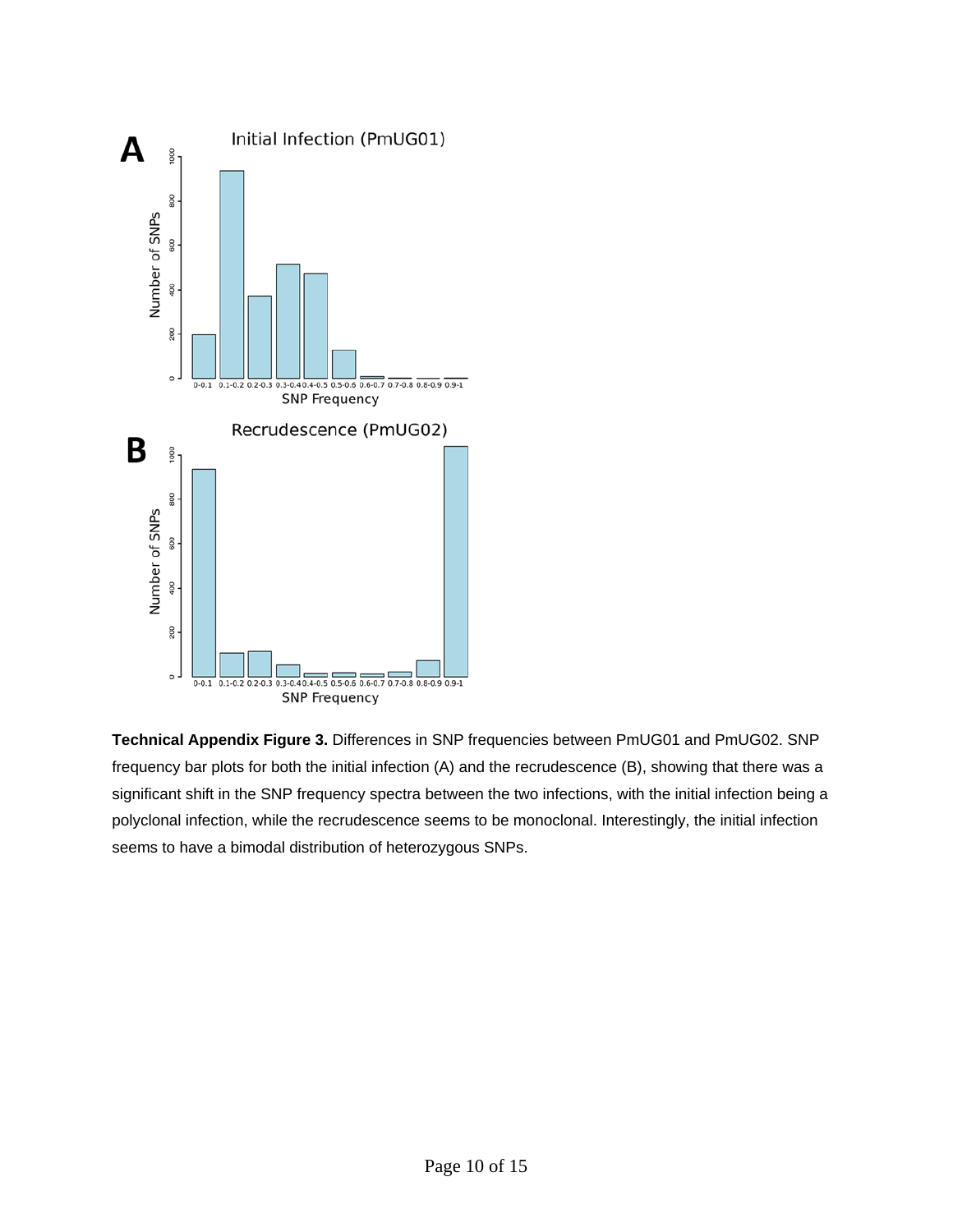

**Technical Appendix Figure 4.** Clustered SNP distribution in PmUG02 across chromosomes. Distribution of heterozygous sites (yellow) in the initial infection (PmUG01) and homozygous alternate sites (other colors) in the recrudescence (PmUG02) across the 14 chromosomes of *P. malariae*. The different colors for the homozygous alternate SNPs are arbitrary. Chromosome regions with more heterozygous sites in the initial infection becoming homozygous reference than becoming homozygous alternate in the recrudescence are marked in green. Genotypes were plotted using Artemis (*7*).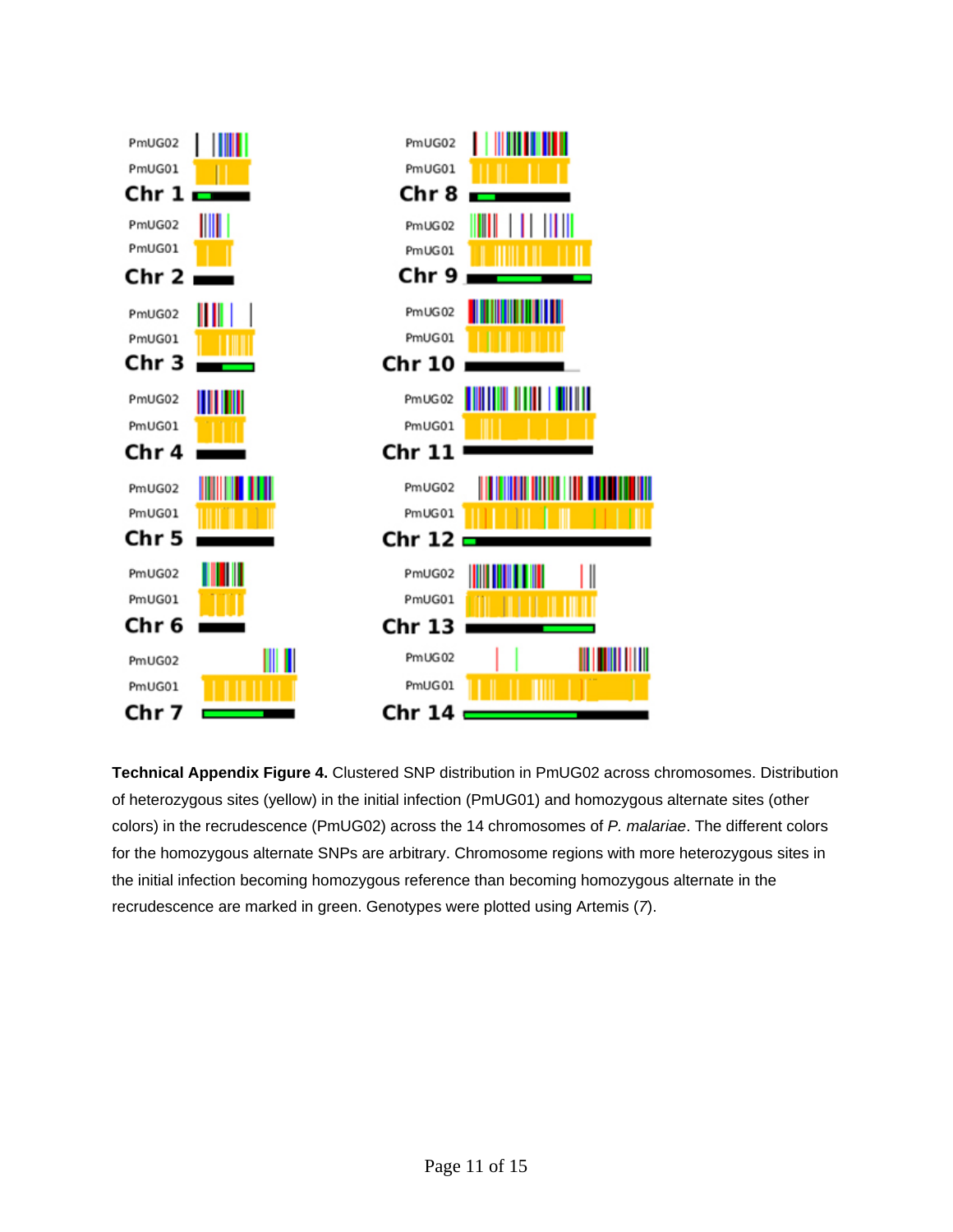

**Technical Appendix Figure 5.** Unusual SNPs in other *P. malariae* samples. Presence/absence in other *P. malariae* samples of SNPs with SNP frequencies of over 0.4 in the initial infection that increased in frequency in the recrudescence. The black bar indicates SNPs that are present in all other *P. malariae*, suggesting that the reference strain is rather the variant compared to the general population. The gray bar indicates SNPs that are present in multiple other *P. malariae* samples, suggesting that they are highly polymorphic sites. In sum, this suggests that most of these SNPs are likely SNPs shared by both H1 and H2, explaining why they have high frequencies in the initial infection and in the recrudescence.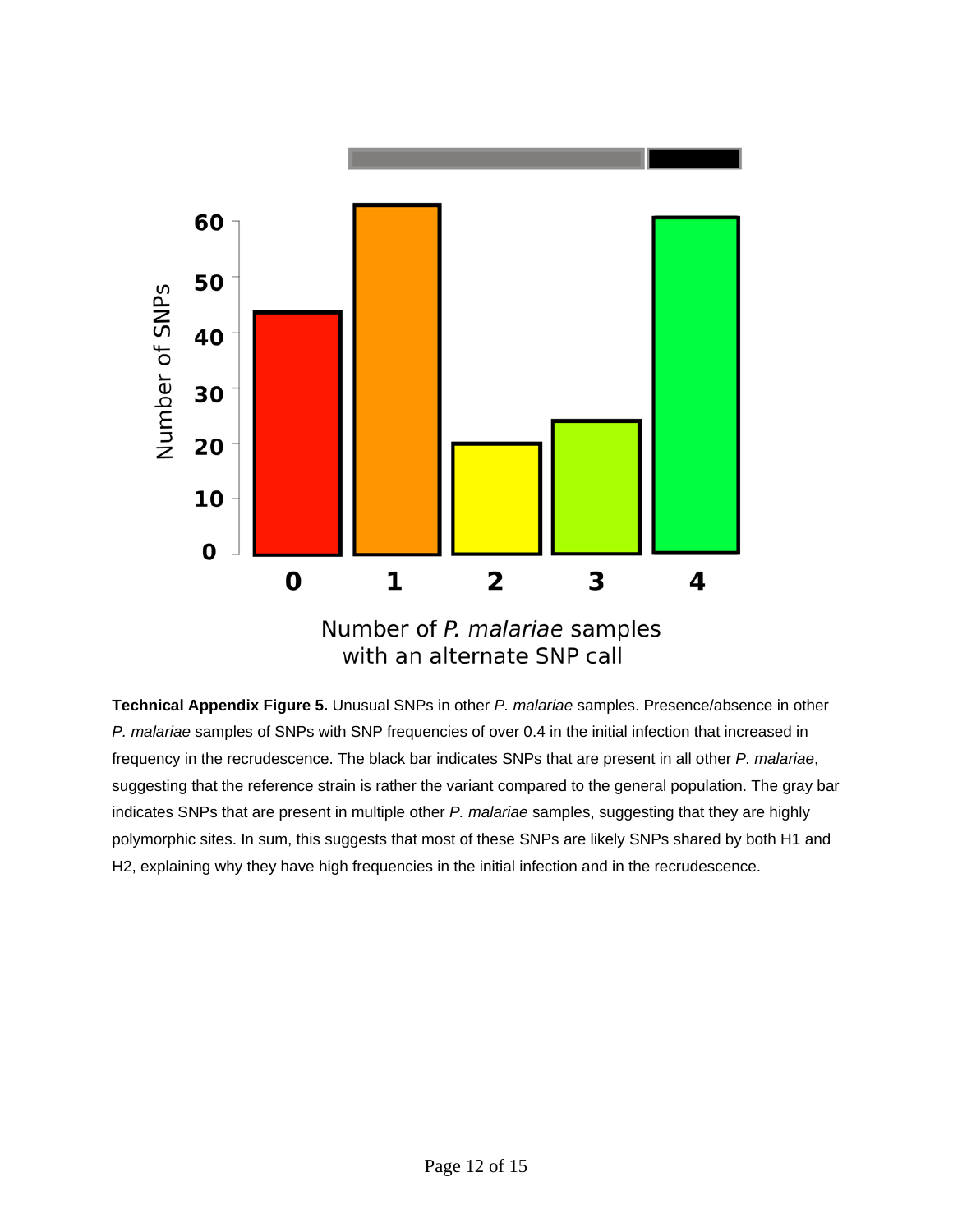

**Technical Appendix Figure 6.** Inferred number of parental haplotypes. The relatedness of the three haplotypes in the initial infection (offspring haplotypes) as inferred by the sharing of genomic regions. This sharing suggests that there were four parental haplotypes present in the mosquito that interbred to form the three haplotypes we see in the initial infection. Of these, it seems that R1 is a half-sibling with both H1 and H2, but via a different parental haplotype.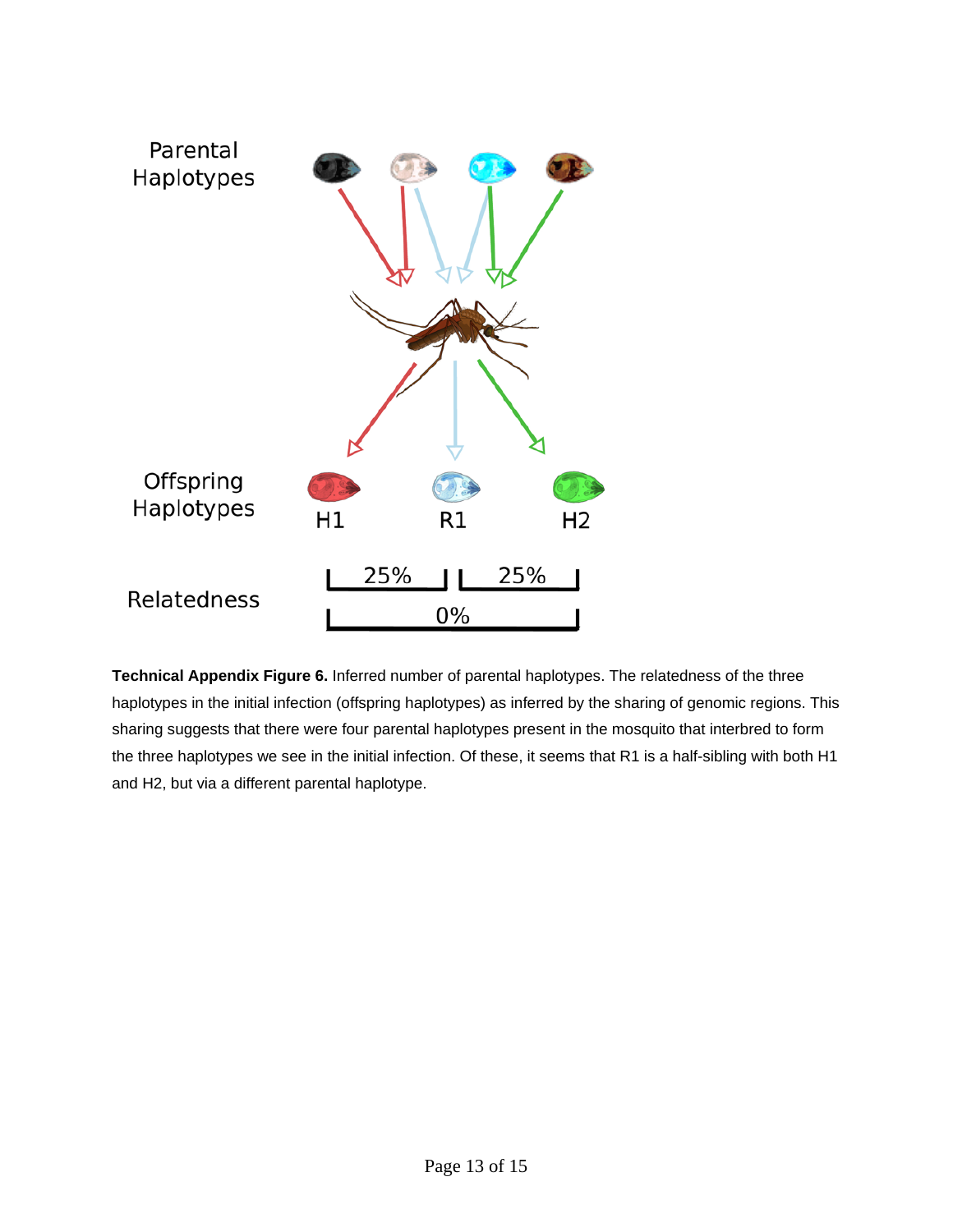

**Technical Appendix Figure 7.** Indiscriminate versus targeted interventions. Differences in probabilities for (A) indiscriminate interventions (i.e., explanations for a recrudescence) that affect all haplotypes in the infection equally, such as insufficient drug dosage or drug avoidance through a longer lifecycle, versus (B) targeted interventions that potentially affect one haplotype different to another, for example haplotypespecific drug resistance or an increased propensity for greater sequestered biomass in one haplotype. The two scenarios show that the difference is in how an intervention 'selects' for n number of parasites in the recrudescence. In an indiscriminate intervention, all haplotypes have the same probability of being